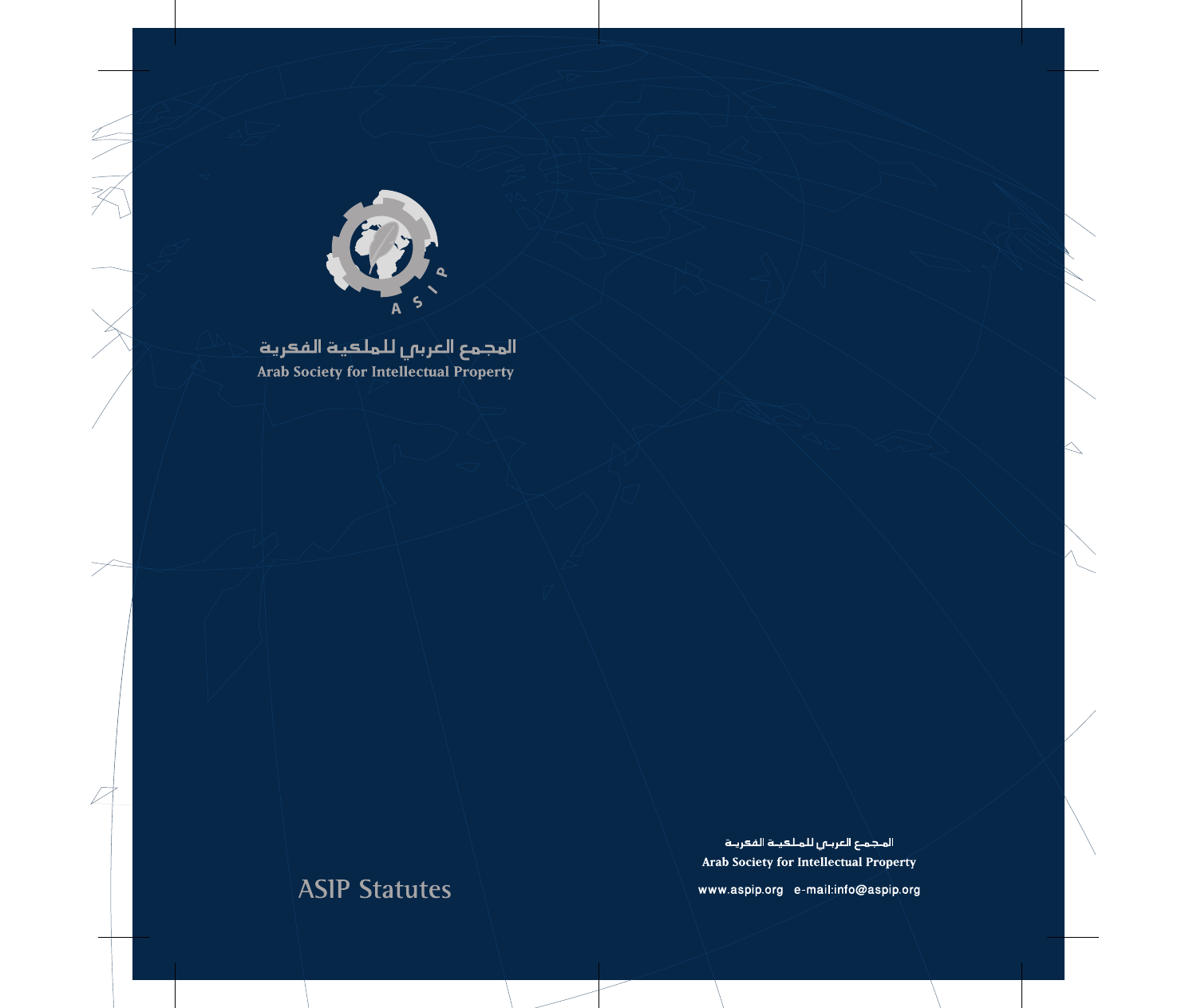## **ASIP Statutes**

المجمع العربي للملعية الفعرية Arab Society for Intellectual Property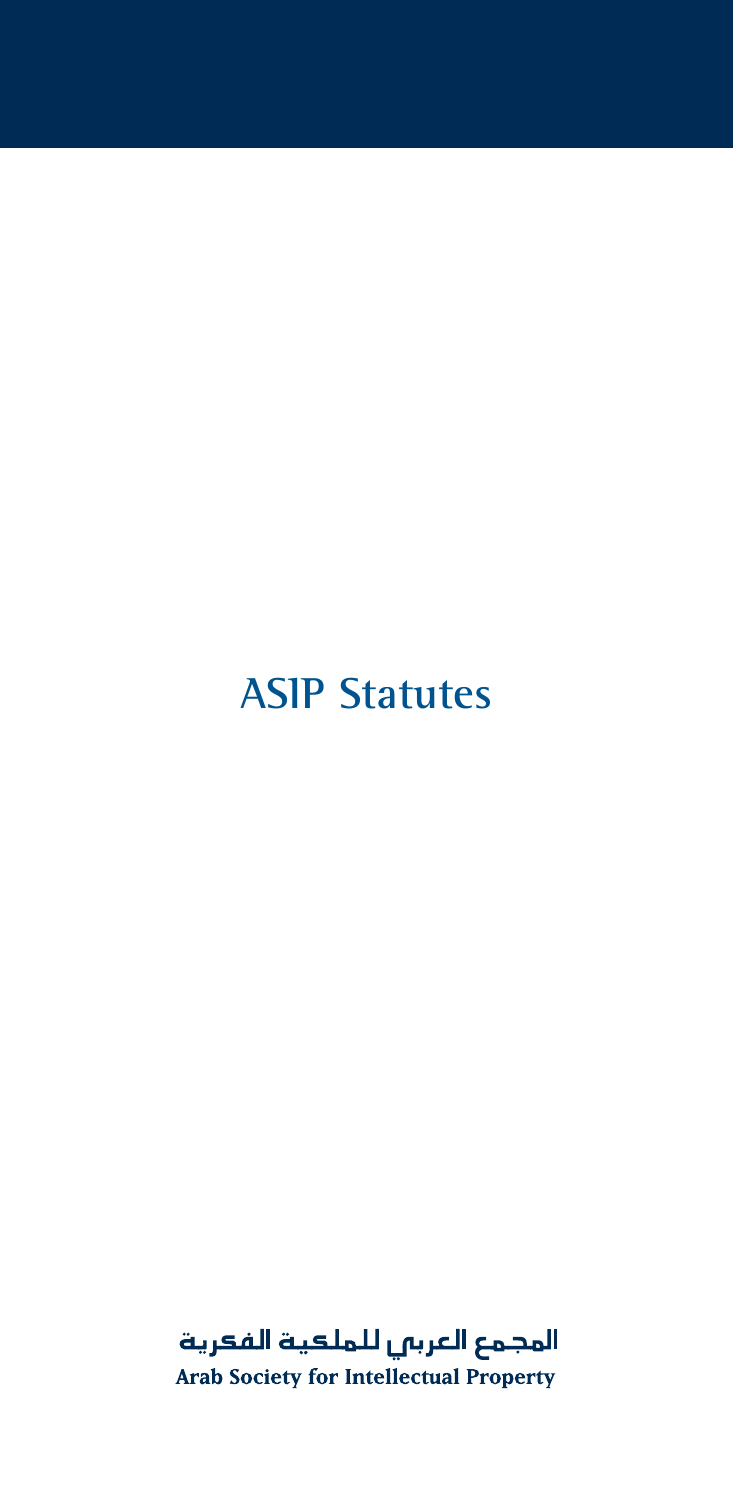## **I. Article 1 Name, Head Office and Fiscal Year**

The Society has the name ARABISCHE VEREINIGUNG FUER GEISTIGES EIGENTUM, followed by "e.V." after its registration. THE ARAB SOCIETY FOR INTELLECTUAL PROPERTY INC. (ASIP).

The Society has its Head Office in Munich and can have regional offices in the Arab World.

The Society shall pursue exclusively and immediately only purposes in the interest of the public welfare in the sense of section "tax exempted objectives" of the Regulations on Duties.

The Society's fiscal year is the calendar year, the first year ending on December 31 of the year in which the Society is registered.

**II. Article 2 Objectives of the Society** 

The objective of the Society is the training and further training in the field of intellectual property protection and of copyright, including unfair competition.

The objective of the Society is mainly achieved through:

a) organization of meetings and releasing publications for the training and further training of all those working in the field of intellectual property,

b) presenting, deliberating and processing of issues of intellectual property and copyright in committees, meetings and congresses and through scientific publications,

c) promoting the awareness of the necessity for international protection of intellectual property (patents, trade marks, designs and industrial models, and repression of counterfeiting and unfair competition);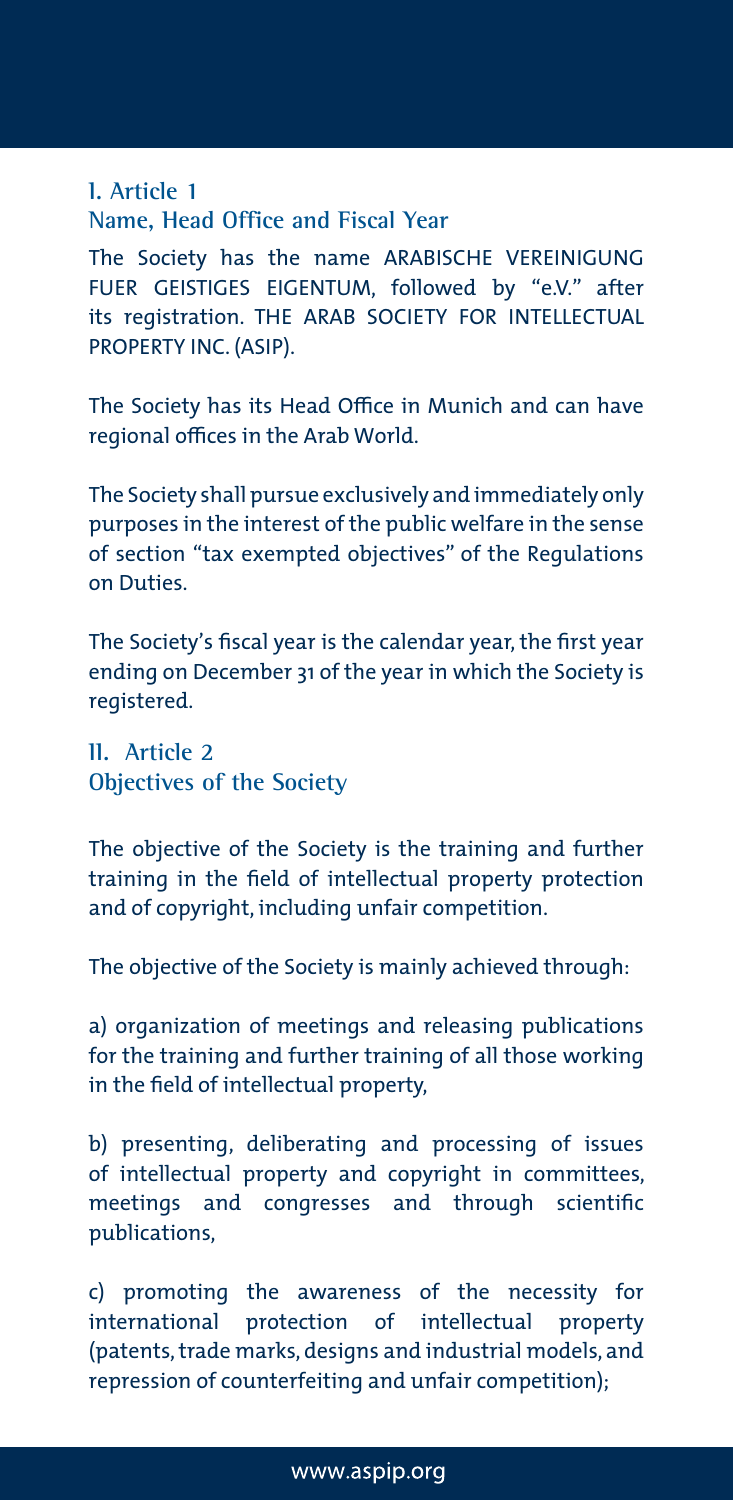d) playing a part in the improvement and standardization of internationally ac cepted legislation in the field of intellectual property protection through appropriate contributions, and

e) furthering the development of international conventions on intellectual property protection, especially the Paris Convention of March 20, 1883.

The Society is free in the choice of means for the achievement of its objectives insofar as it does not endanger its public charitable status.

## **Article 3**

The Society is a non-profit making organization.

The Society's income shall be used solely for the objectives set forth in the statutes; members shall receive no remuneration from the Society's income.

The Society must not favor anybody by paying them irrelevant expenses or unreasonably high allowances.

Members shall have, neither upon their retirementfor any reason whatsoever nor upon the winding up or dissolution of the Society, no right to the Society's property or any part of it. The Society's property has to be used in ac cordance with Article (18) of these statues.

## **III. Members**

## **Article 4**

Members of the Society can be natural or legal persons who exercise their professional and business activities in the field of intellectual property, especially also those who exercise activities for the or in the Arab countries, or who are resident or have their head offices there.

Application forms are to be addressed to the Board of the Society which decides on the admission. An exception to the rules of paragraph 1 can be made. The admission of an applicant can depend on the applicant's credibility with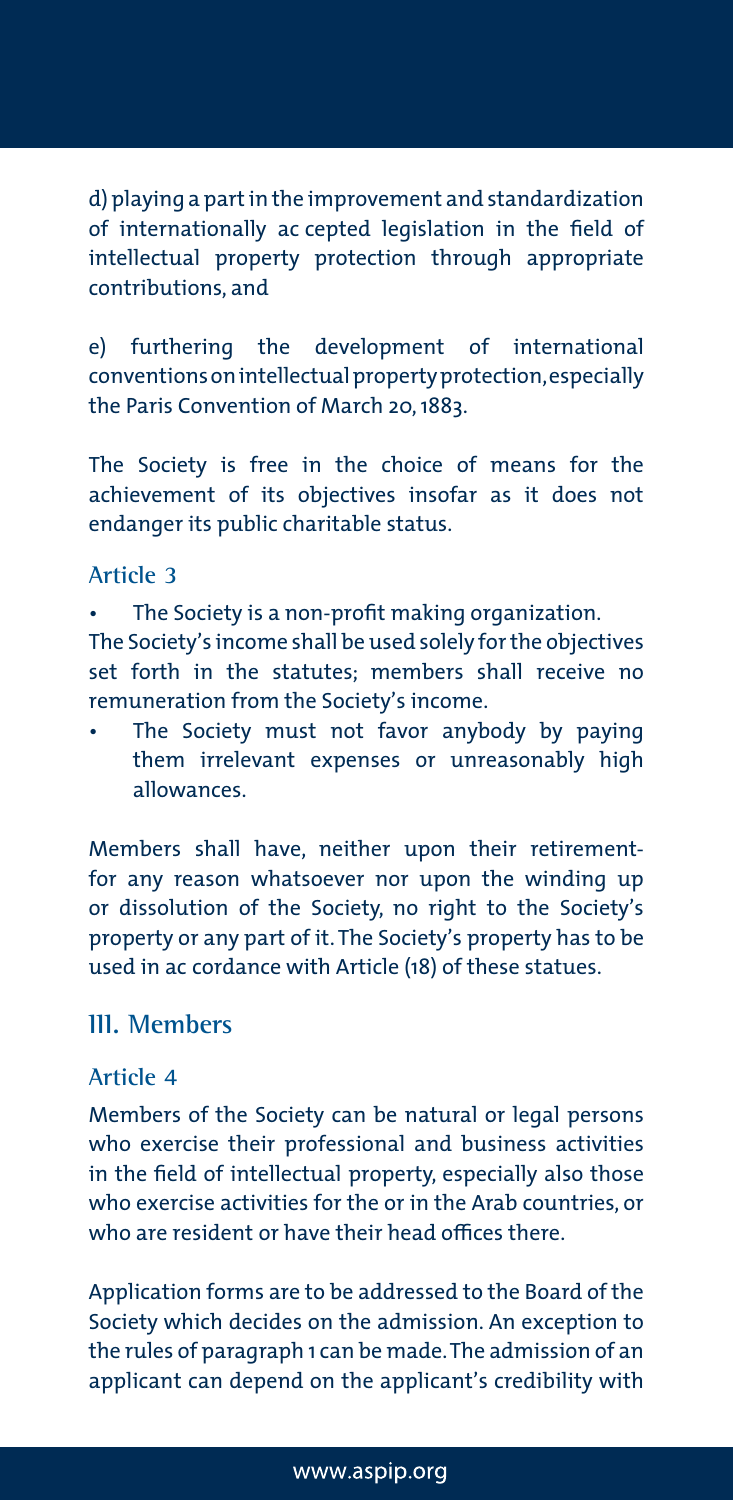regard to sufficient experience in the field of intellectual property protection enabling him to actively further the objectives of the Society.

If the Board refuses the admission of an applicant, the latter can appeal in writing to the next Members Assembly; Article 7 is applicable hereto.

## **Article 5**

Each member shall be required to pay an annual membership fee, due on the first day of January each year, payable in advance. The amount of the annual subscription will be fixed at a Members Assembly.

The payment of membership fees does not give members the right to any share in the Society's fund; nor do they have a right to a refund of paid in membership fees in cases of retirement or winding-up or dissolution or liquidation of the Society.

## **Article 6**

**Membership ceases by** 

- voluntary resignation
- death
- expulsion from the Society

Resignation can only be in writing to the Board, with a period of three months before the end of a calendar year.

A membership can be terminated if the member has grossly failed in his duty as a member or otherwise grossly contravened the interests of the Society. A gross failure in duty or a gross contravention is always to be assumed if a members fails again in his duty as a member, especially in his duty to further the Society's objectives, despite a written admonition from the Board.

The Board decides on the expulsion of a member after hearing the concerned. The decision has to be communicated to the member in writing.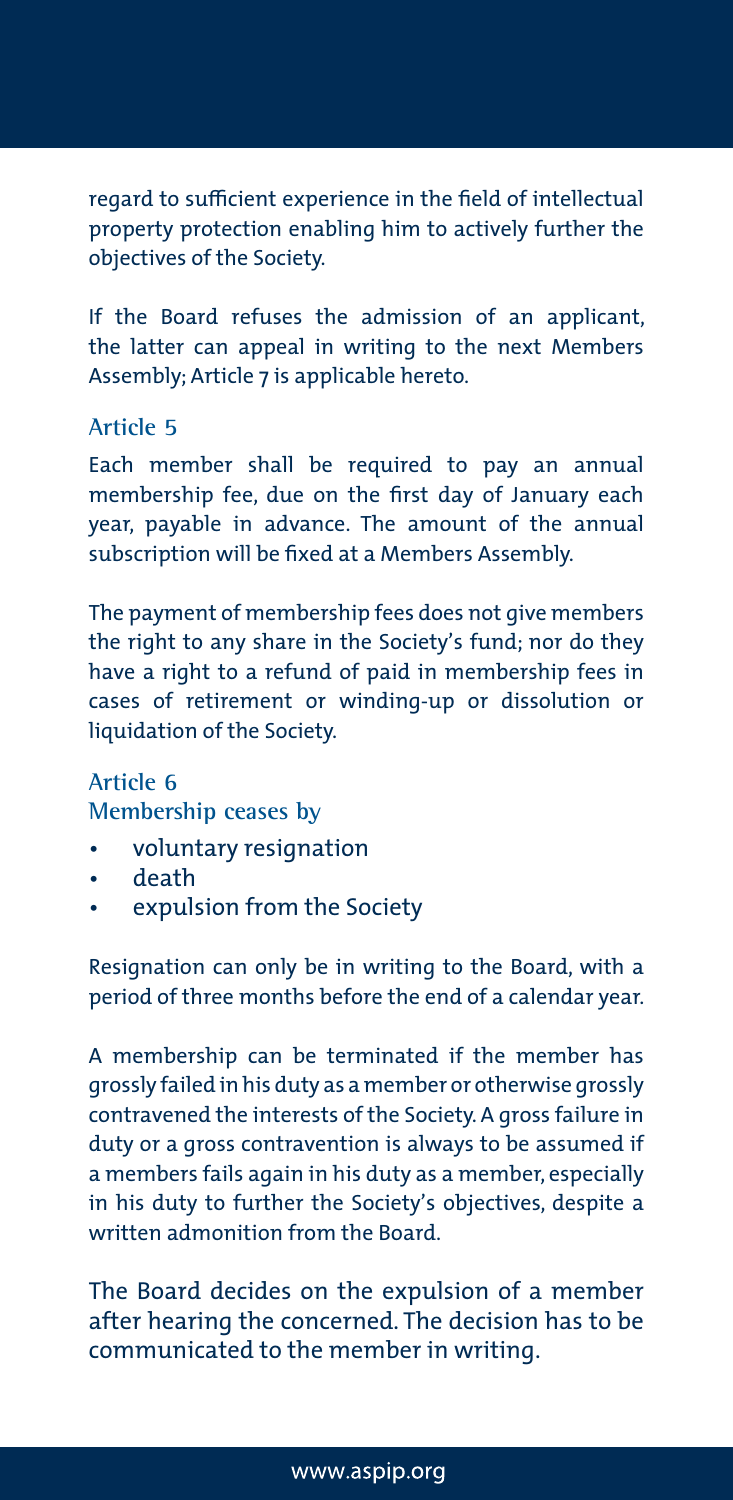## **Article 7**

The member concerned can appeal the decision of the Board in writing to the Members Assembly within one month, as per Article 6, paragraph 4. The time period for the appeal commences the third day following the day on which the Board's decision has been posted. The appeal will be decided by the next Members Assembly. Prior to the decision, the Society has to hear the person concerned. The decision has to be conveyed to the concerned in writing, stating the reasons.

The person concerned has no vote on the resolution of the Members Assembly regarding his expulsion.

## **IV. Structure and Operation of the Society**

## **Article 8**

The Society comprises

- the Board consisting of the President, the Vice-President, the Treasurer, the Secretary General and a maximum of Twenty other Directors;
- the Members Assembly

Ac cording to Paragraph 26 of the German Civil Code (BGB), the Board consists of the President, the Vice-President, the Treasurer and the Secretary General, each of them may alone represent the Society.

## **Article 9**

The President and the other members of the Board are elected by the ordinary Members Assembly for a duration of four years. Each two years, half of the Board's elected members retire. In case of equal duration of office, the retiring members required to quit are designated by ballot. Elected members of the Board remain in office until to the next election.

The Board elects from its midst the Vice-President, Treasurer and Secretary General.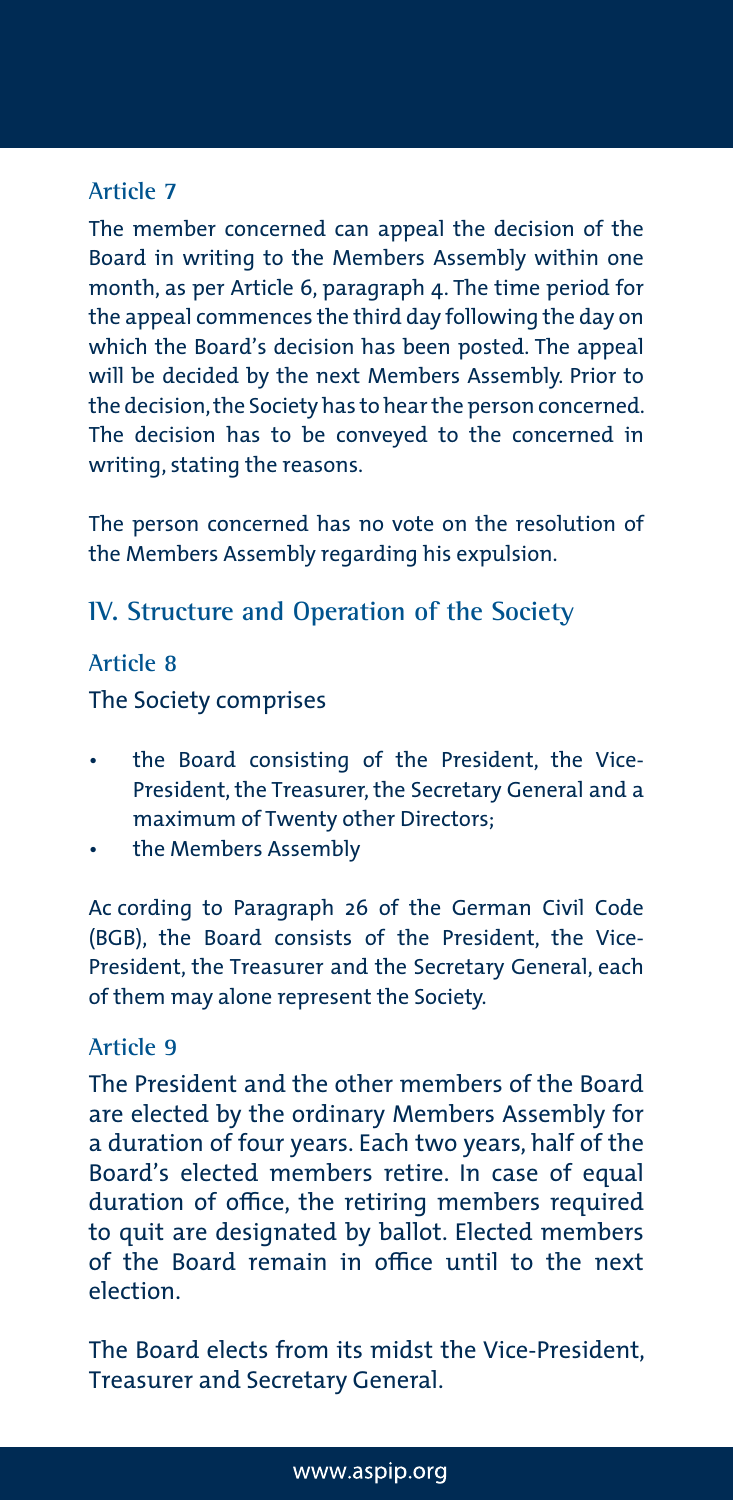### **Article 10**

The Board administrates the affairs of the Society ac cording to the principles set forth in these statutes and resolution taken by the Members Assembly.

The Board handles current affairs, prepares resolutions of the Members Assembly and executes the said resolutions.

The Board can in general or for special tasks appoint expert committees and assign their members. The assignment shall not last for more than four years. Reassignment is ac ceptable.

## **Article 11**

The President chairs the Members Assemblies and Board meetings and determines the time and place they are to be held. If he is unable to come, he is replaced….and in the following order…by the Vice-President, the Treasurer or the Secretary General or by the oldest Board member (in years of age).

### **Article 12**

The Treasurer collects membership fees, administrates the assets in ac cordance with resolutions of the Board and the Members Assembly, looks after the ac countancy relating thereto and presents annually the administration of the funds to the Members Assembly.

### **Article 13**

The offices of the Society are managed by the Secretary General who administrates current affairs in coordination with the President, taking into ac count resolutions of the Members Assembly and the Board.

### **Article 14**

The ordinary Members Assembly is held during the first six months of the fiscal year, either at the Society's headquarters or in a country in which members of the Society reside.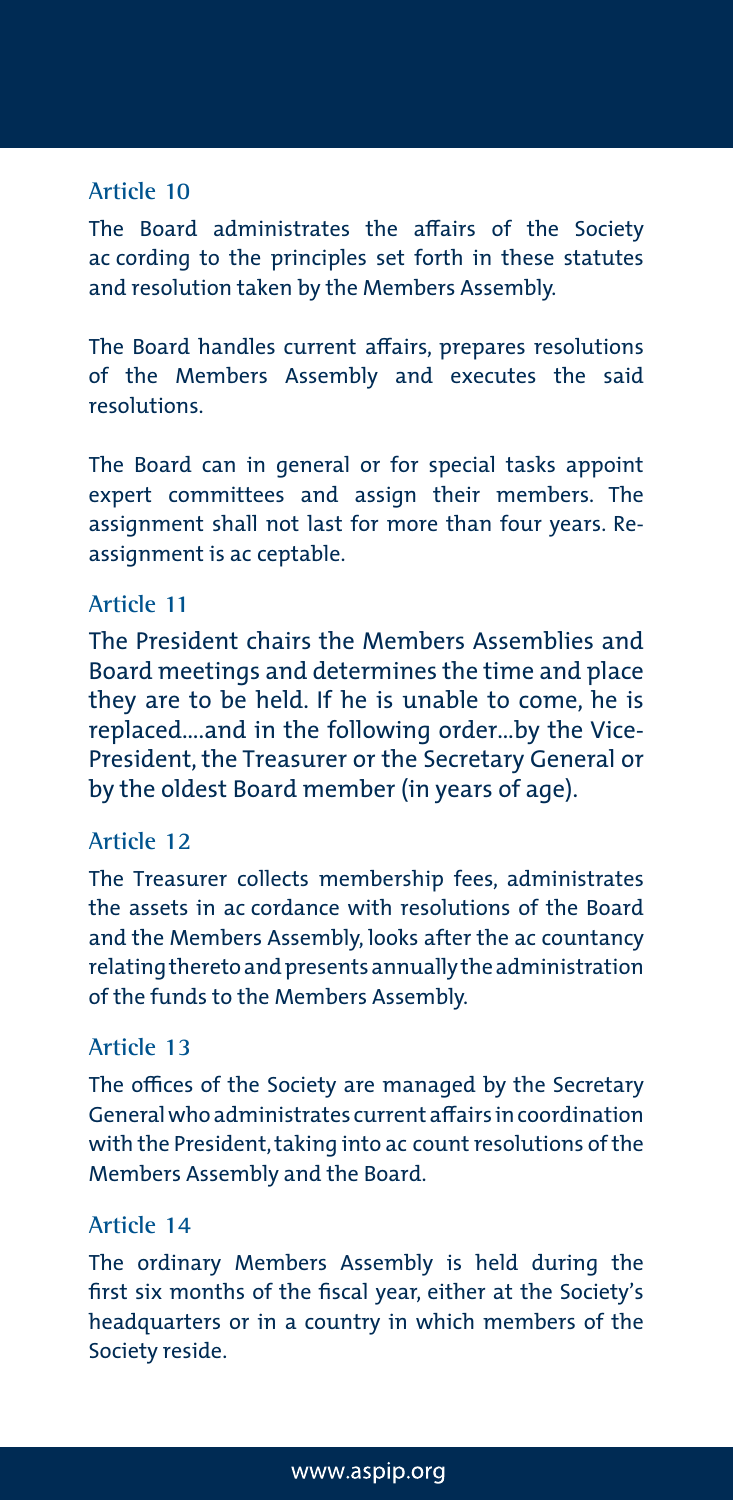Extraordinary Members Assemblies have to be held if a minimum of 10% of the total number of Society members requests this in writing, setting out the agenda.

Members have to be invited to Members Assemblies in writing at least 4 weeks in advance, announcing the agenda. The post marks on invitations prove the date of their timely dispatch.

Each Members Assembly regularly held must constitute a quorum.

In a Members Assembly, each member has one vote. Substitution by another member is ac ceptable. The proxy has to be in writing.

The Members Assembly decides with simple majority of votes, unless law or these statutes stipulate cogently other majorities.

Minutes have to be taken of the resolutions of the Members Assembly and must be signed by the Chairman of the Assembly and the Registrar.

## **Article 15**

The Members Assembly decides on all matters of the Society for which the law provides for such decisions, especially discharging of the Board.

authorization of the budget.

fixing of membership fees.

elections of Board members and of the Treasurer, as well as on requests made by the Board, by members, and appeals ac cording to Article 4 and Article 7 of the statutes.

## **V. Modification of the Statutes and Dissolution of the Society**

### **Article 16**

Requests for modification of the Statutes must be notified to the members in writing, together with their invitations to the Members Assembly; requests must be founded.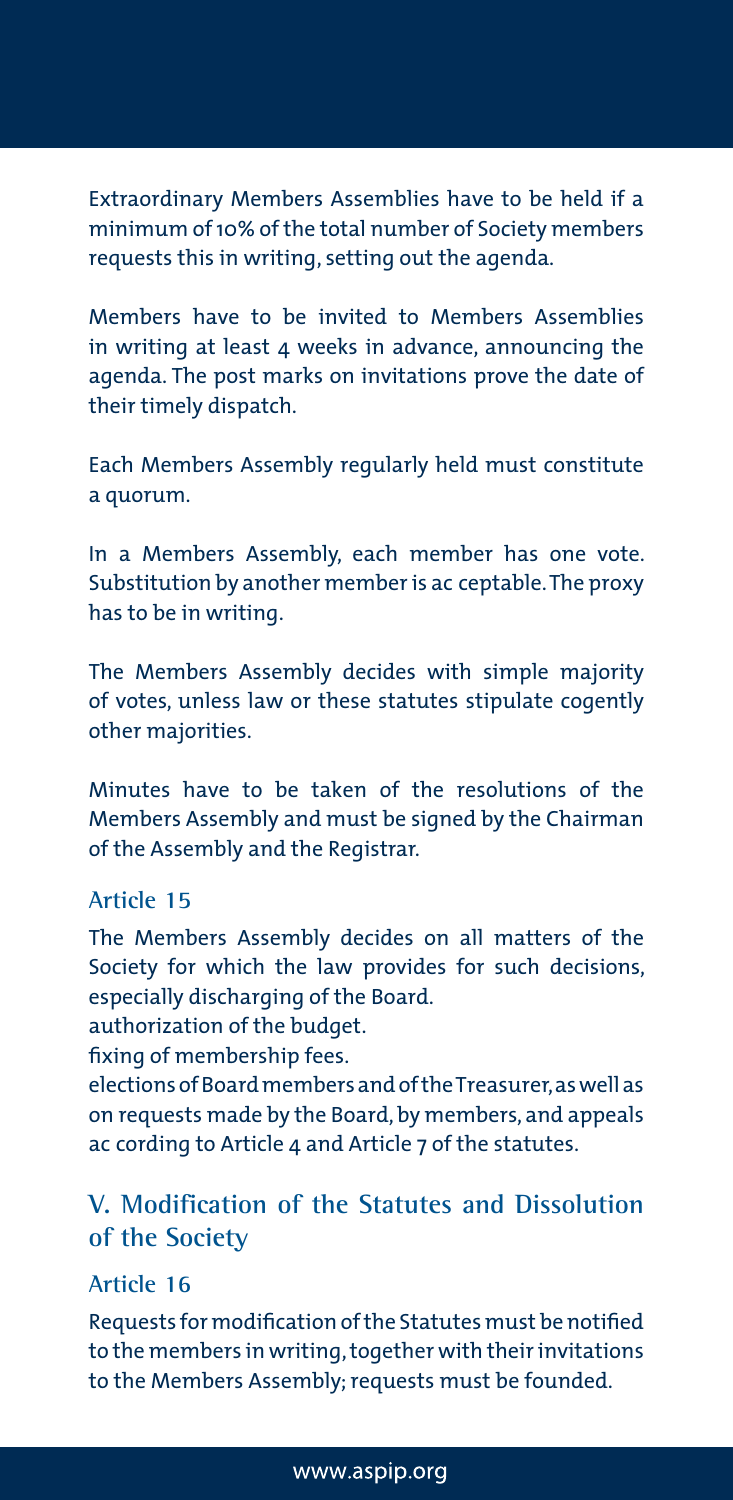Modification of the statutes can only be resolved with  $*$ of the votes. Modifications of the Society's objectives can only be effectually resolved if the competent tax authority has given its consent.

### **Article 17**

Requests for dissolution of the Society must be notified to the members by registered letters at least three months prior to the Members Assembly. Dissolution can only be resolved with a majority of ¾ of the votes. The resolution requires the approval of the competent tax authority to take effect.

### **Article 18**

In the case of dissolution or annulment of the Society or in case of suspension of the charitable objectives the Society's assets shall be transferred to a legal public corporation or another tax-exempted corporation for the purpose that these assets be used for training and further training in the field of intellectual property and of copyright, including unfair competition. The resolution designating the receiver of the Society's assets requires the approval of the competent tax authority to become effective.

### **Article 19**

The liquidators of the Society are the Board members who form the Board in ac cordance with Paragraph 26 of the German Civil Code (BGB), the right to representation corresponds to the one they had in their capacity as Board members, unless the Members Assembly decides otherwise on the oc casion of the resolution to dissolve the Society.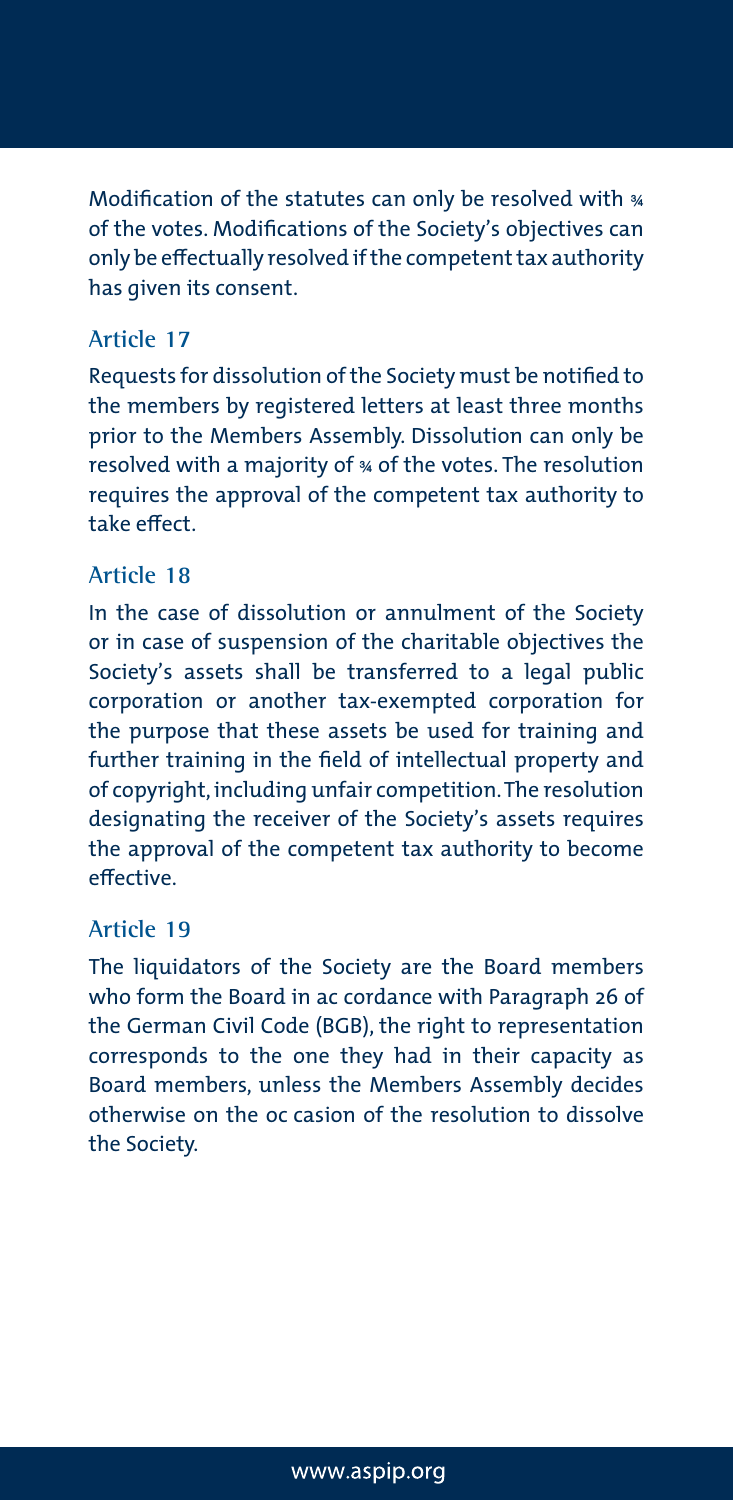#### **Our Offices: Office (Amman-Jordan)**

General Administration Building, Abdul Rahim Al-Waked Street, Bldg.No.46, Shmeisani, Amman, Jordan P.O.Box: 921100, Amman 11192, Jordan Telephone: (00 962-6) 560-9000 Fax: (00 962-6) 560-9001 Email: tagi@tagi.com

#### **ALGERIA-ALGERIA**

Algeria Email: algeria@agip.com

#### **BAHRAIN**

Manama-AGIP Email: bahrian@agip.com

**CASABLANCA- MOROCCO**  Email: moroc co@agip.com

#### **CHINA**

Beijing- AGIP Email: agip.Beijing@agip.com

**Shanghai- AGIP**  Email: agip.China@agip.com

**Hong Kong- AGIP** Email: agip.Beijing@agip.com

## **Cyprus**

Nicosia-AGIP: Email: cyprus@agip.com

#### **EGYPT**

Cairo-AGIP E-mail: agip.egypt@agip.com Alexandria-AGIP Email: tagco.cairo@tagi.com

#### **INDIA**

New Delhi-AGIP Email: india@agip.com Mumbai-AGIP Email: india@agip.com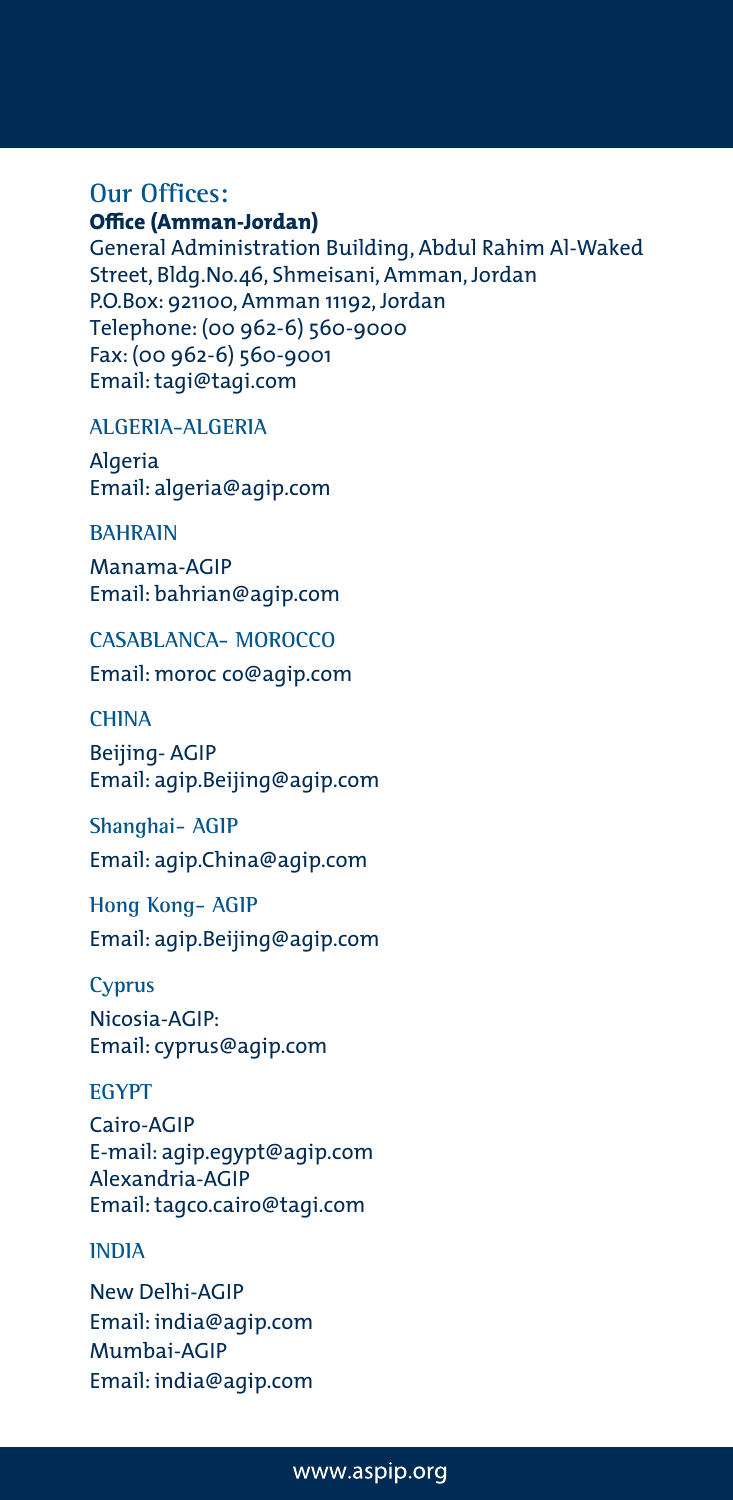#### **IRAQ**

Baghdad-AGIP Email: iraq@agip.com Erbil -AGIP Email: erbil@agip.com

#### **JORDAN**

Amman- AGIP Office E-mail: agip@agip.com Amman-AGIP E-mail: agip.jordan@agip.com

#### **KUWAIT**

Kuwait-AGIP E-mail:kuwait@agip.com

#### **LEBANON**

Beirut-AGIP Email: agip.lebanon@agip.com

**Moscow-Russia** 

E-mail: russia@agip.com

#### **OMAN**

Muscat-AGIP Email: oman@agip.com

## **PALESTINE**

Gaza- AGIP E-mail: gaza@agip.com Ramallah - AGIP E-mail: westbank@agip.com

#### **QATAR**

Doha- AGIP Email: qatar@agip.com

#### **SAUDI ARABIA**

Riyadh-AGIP E-mail: ksa@agip.com Al-Khobar-AGIP E-mail: ksa@agip.com Jeddah Email: ksa@agip .com